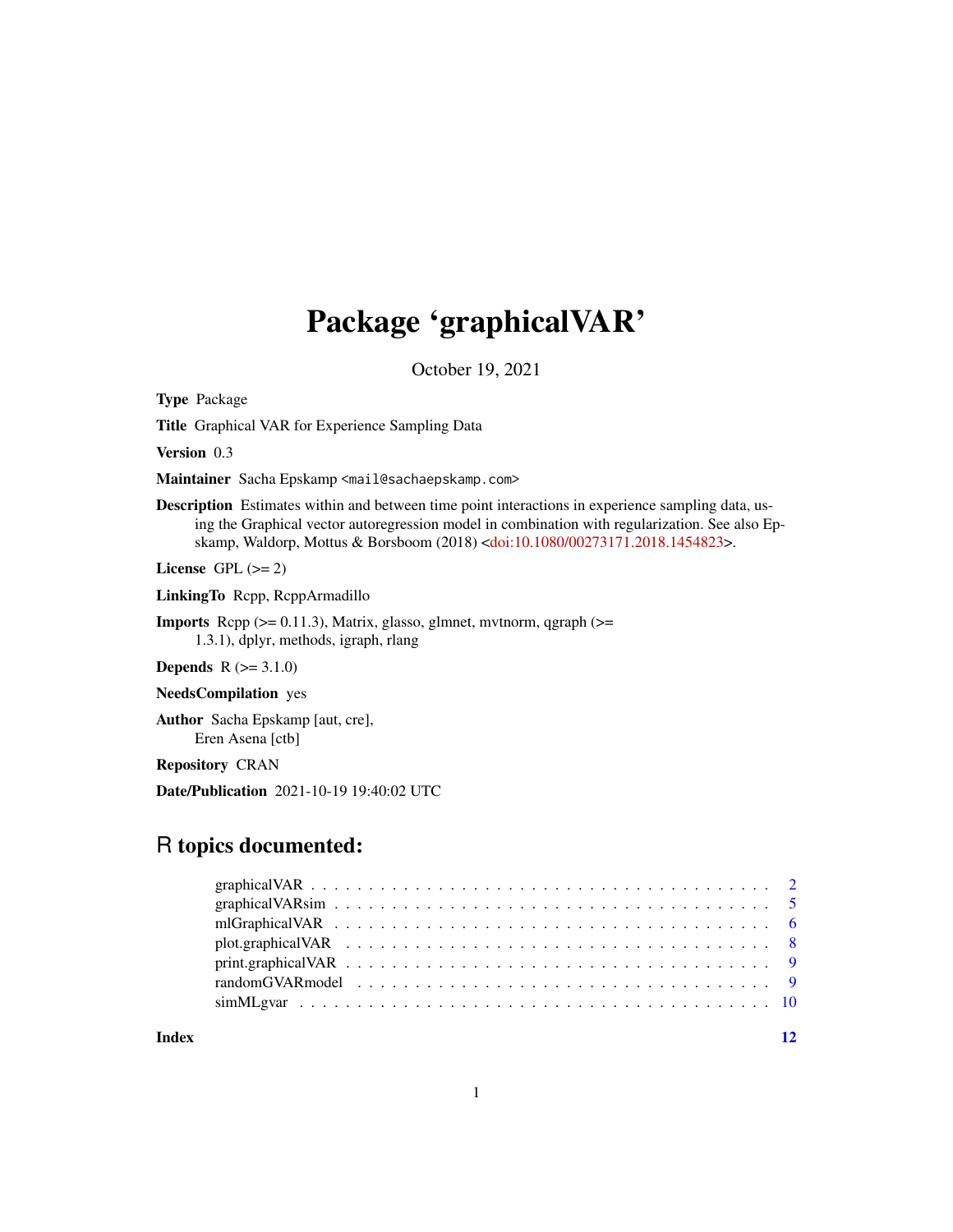<span id="page-1-1"></span><span id="page-1-0"></span>

#### Description

Estimates the graphical VAR (Wild et al., 2010) model through LASSO estimation coupled with extended Bayesian information criterion for choosing the optimal tuning parameters. The estimation procedure is outlined by Rothman, Levina and Zhu (2010) and is further described by Abegaz and Wit (2013). The procedure here is based on the work done in the R package SparseTSCGM (Abegaz and Wit, 2014).

#### Usage

```
graphicalVAR(data, nLambda = 50, verbose = TRUE, gamma = 0.5, scale
                   = TRUE, lambda_beta, lambda_kappa,
                   regularize_mat_beta, regularize_mat_kappa, maxit.in =
                   100, maxit.out = 100, deleteMissings = TRUE,
                   penalize.diagonal = TRUE, lambda_min_kappa = 0.05,
                   lambda_min_beta = lambda_min_kappa, mimic =
                   c("current", "0.1.2", "0.1.4", "0.1.5", "0.2"), vars,
                   beepvar, dayvar, idvar, lags = 1, centerWithin = TRUE,
                   likelihood = c("unpenalized", "penalized"))
```
#### Arguments

| A matrix or data frame containing repeated measures (rows) on a set of variables<br>(columns). Must not contain missing data.                       |  |  |
|-----------------------------------------------------------------------------------------------------------------------------------------------------|--|--|
| The number of both lambda parameters to test. Defaults to 50, which results in<br>2500 models to evaluate.                                          |  |  |
| Logical, should a progress bar be printed to the console?                                                                                           |  |  |
| The EBIC hyper-parameter. Set to 0 to use regular BIC.                                                                                              |  |  |
| Logical, should responses be standardized before estimation?                                                                                        |  |  |
| An optional vector of lambda_beta values to test. Set $l$ ambda_beta = 0 argu-<br>ment and $l$ ambda_kappa = $\theta$ for unregularized estimation. |  |  |
| An optional vector of lambda_kappa values to test. Set lambda_beta = 0 argu-<br>ment and $l$ ambda_kappa = $\theta$ for unregularized estimation.   |  |  |
| regularize_mat_beta                                                                                                                                 |  |  |
| A logical matrix indicating which elements of the beta matrix should be regu-<br>larized (experimental).                                            |  |  |
| regularize_mat_kappa                                                                                                                                |  |  |
| A logical matrix indicating which elements of the kappa matrix should be regu-<br>larized (experimental).                                           |  |  |
| Maximum number of iterations in the inner loop (computing beta)                                                                                     |  |  |
| Maximum number of iterations in the outer loop                                                                                                      |  |  |
|                                                                                                                                                     |  |  |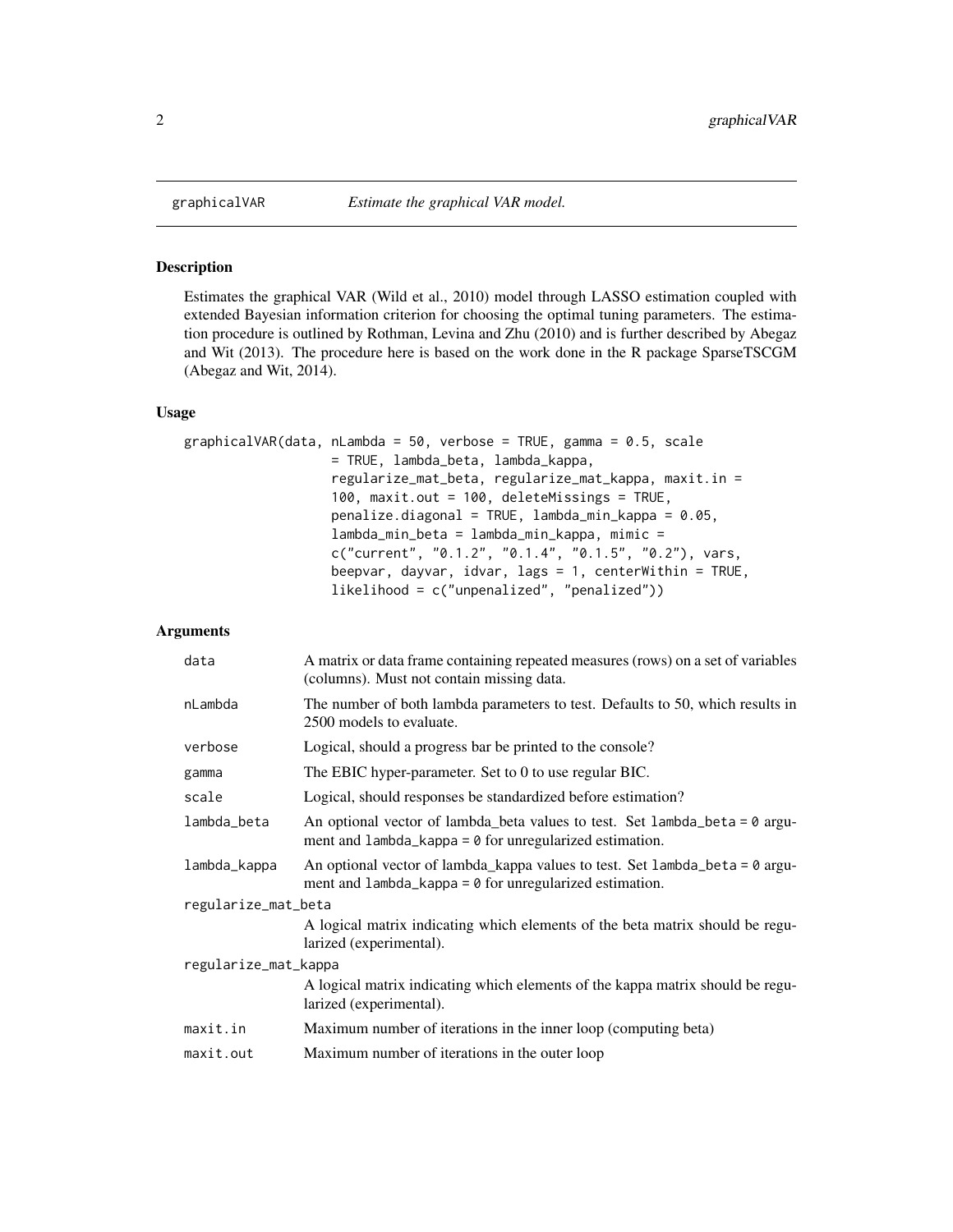|                   | deleteMissings Logical, should missing responses be deleted?                                                                                                                                                                                      |
|-------------------|---------------------------------------------------------------------------------------------------------------------------------------------------------------------------------------------------------------------------------------------------|
| penalize.diagonal |                                                                                                                                                                                                                                                   |
|                   | Logical, should the diagonal of beta be penalized (i.e., penalize auto-regressions)?                                                                                                                                                              |
| lambda_min_kappa  |                                                                                                                                                                                                                                                   |
|                   | Multiplier of maximal tuning parameter for kappa                                                                                                                                                                                                  |
| lambda_min_beta   |                                                                                                                                                                                                                                                   |
|                   | Multiplier of maximal tuning parameter for beta                                                                                                                                                                                                   |
| mimic             | Allows one to mimic earlier versions of graphical VAR                                                                                                                                                                                             |
| vars              | Vectors of variables to include in the analysis                                                                                                                                                                                                   |
| beepvar           | String indicating assessment beep per day (if missing, is added). Adding this<br>argument will cause non-consecutive beeps to be treated as missing!                                                                                              |
| dayvar            | String indicating assessment day. Adding this argument makes sure that the first<br>measurement of a day is not regressed on the last measurement of the previous<br>day. IMPORTANT: only add this if the data has multiple observations per day. |
| idvar             | String indicating the subject ID                                                                                                                                                                                                                  |
| lags              | Vector of lags to include                                                                                                                                                                                                                         |
| centerWithin      | Logical, should subject data be within-person centered before estimating fixed<br>effects?                                                                                                                                                        |
| likelihood        | Should likelihood be computed based on penalized contemporaneous matrix or<br>unpenalized contemporaneous matrix. Set to "penalized" to mimic version 2.5<br>and later of sparseTSCGM.                                                            |

#### Details

Let y<sub>\_t</sub> denote the vector of centered responses of a subject on a set of items on time point t. The graphical VAR model, using only one lag, is defined as follows:

 $y_t = Beta y_y - 1 + epsilon_t$ 

In which epsilon\_t is a vector of error and is independent between time points but not within time points. Within time points, the error is normally distributed with mean vector 0 and precision matrix (inverse covariance matrix) Kappa. The Beta matrix encodes the between time point interactions and the Kappa matrix encodes the within time point interactions. We aim to find a sparse solution for both Beta and Kappa, and do so by applying the LASSO algorithm as detailed by Rothman, Levina and Zhu (2010). The LASSO algorithm uses two tuning parameters, lambda\_beta controlling the sparsity in Beta and lambda\_kappa controlling the sparsity in Kappa. We estimate the model under a (by default) 50 by 50 grid of tuning parameters and choose the tuning parameters that optimize the extended Bayesian Information Criterion (EBIC; Chen and Chen,2008).

After estimation, the Beta and Kappa matrices can be standardized as described by Wild et al. (2010). The Kappa matrix can be standardized to partial contemporaneous correlations (PCC) as follows:

 $PCC(y_i, t, y_j, t) = -kappa_j j / (sqrtkappa_p p_a_i i kappa_j j)$ 

Similarly, the beta matrix can be standardized to partial directed correlations (PDC):

PDC(y\_i,t-1, y\_j,t) = beta\_ji / sqrtsigma\_jj kappa\_ii + beta\_ji^2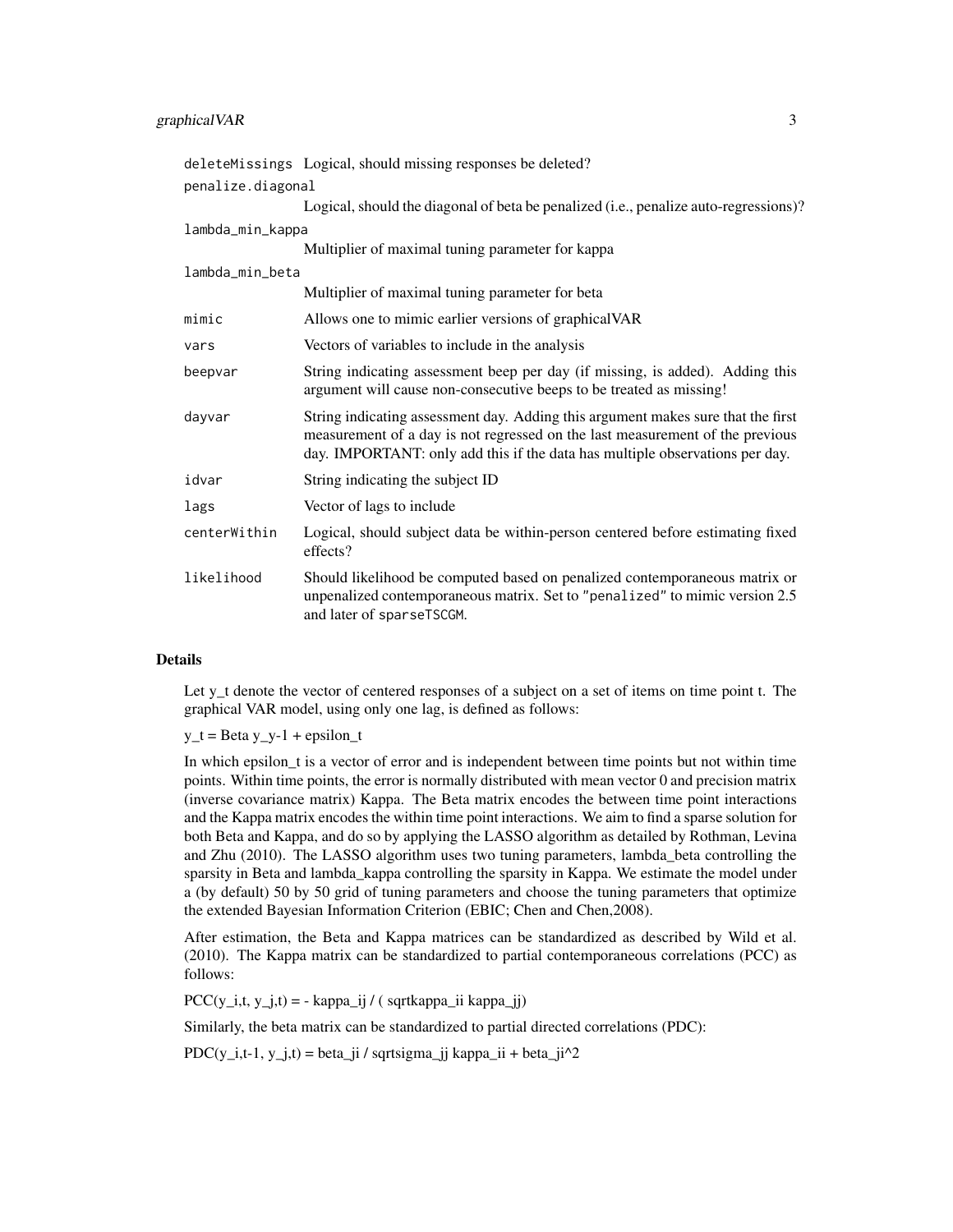In which sigma is the inverse of kappa. Note that this process transposes the beta matrix. This is done because in representing a directed network it is typical to let rows indicate the node of origin and columns the node of destination.

Set lambda\_beta =  $\theta$  argument and lambda\_kappa =  $\theta$  for unregularized estimation.

#### Value

A graphicalVAR object, which is a list containing:

| <b>PCC</b> | The partial contemporaneous correlation network |
|------------|-------------------------------------------------|
| <b>PDC</b> | The partial directed correlation network        |
| beta       | The estimated beta matrix                       |
| kappa      | The estimated kappa matrix                      |
| EBIC       | The optimal EBIC                                |
| path       | Results of all tested tuning parameters         |
| labels     | A vector containing the node labels             |

#### Author(s)

Sacha Epskamp <mail@sachaepskamp.com>

#### References

Chen, J., & Chen, Z. (2008). Extended Bayesian information criteria for model selection with large model spaces. Biometrika, 95(3), 759-771.

Fentaw Abegaz and Ernst Wit (2013). Sparse time series chain graphical models for reconstructing genetic networks. Biostatistics. 14, 3: 586-599.

Fentaw Abegaz and Ernst Wit (2014). SparseTSCGM: Sparse time series chain graphical models. R package version 2.1.1. http://CRAN.R-project.org/package=SparseTSCGM

Rothman, A.J., Levina, E., and Zhu, J. (2010). Sparse multivariate regression with covariance estimation. Journal of Computational and Graphical Statistics. 19: 947-962.

Wild, B., Eichler, M., Friederich, H. C., Hartmann, M., Zipfel, S., & Herzog, W. (2010). A graphical vector autoregressive modelling approach to the analysis of electronic diary data. BMC medical research methodology, 10(1), 28.

#### Examples

```
# Simulate model:
Mod \leq randomGVARmodel(4, probKappaEdge = 0.8, probBetaEdge = 0.8)
# Simulate data:
Data <- graphicalVARsim(100, Mod$beta, Mod$kappa)
# Estimate model:
Res \le- graphicalVAR(Data, gamma = 0, nLambda = 5)
```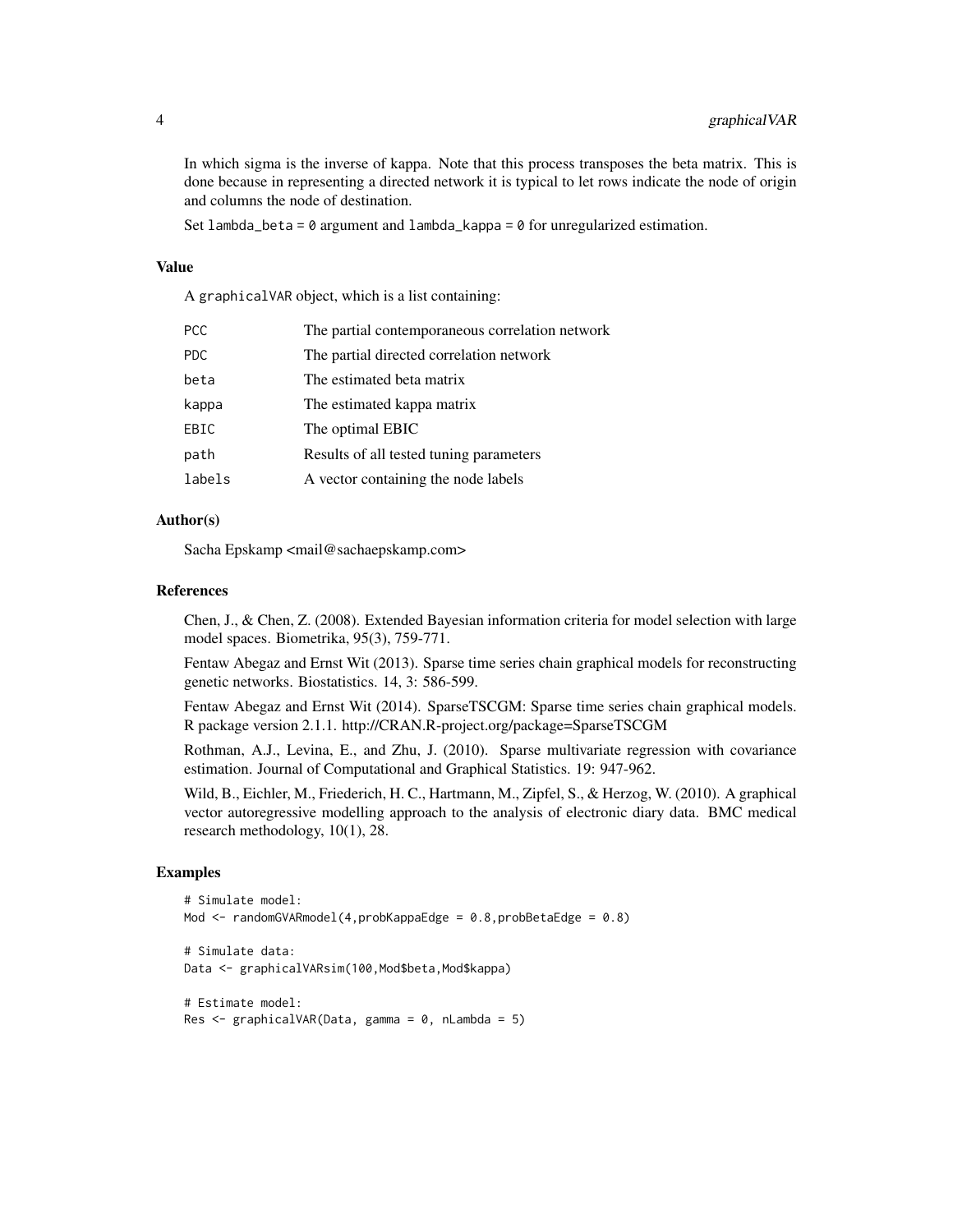#### <span id="page-4-0"></span>graphicalVARsim 5

```
## Not run:
# For more precision, run:
Res <- graphicalVAR(Data, gamma = 0)
# Plot results:
layout(t(1:2))
plot(Mod, "PCC", layout = "circle")
plot(Res, "PCC", layout = "circle")
plot(Mod, "PDC", layout = "circle")
plot(Res, "PDC", layout = "circle")
## End(Not run)
```
graphicalVARsim *Simulates data from the graphical VAR model*

#### Description

Simulates data from the graphical VAR model, see [graphicalVAR](#page-1-1) for details.

#### Usage

```
graphicalVARsim(nTime, beta, kappa, mean = rep(0, ncol(kappa)), init =
                mean, warmup = 100, lbound = rep(-Inf, ncol(kappa)),
                ubound = rep(Inf, ncol(kappa)))
```
#### Arguments

| nTime  | Number of time points to sample                                                |
|--------|--------------------------------------------------------------------------------|
| beta   | The Beta matrix to use                                                         |
| kappa  | The Kappa matrix to use                                                        |
| mean   | Means to use                                                                   |
| init   | Initial values                                                                 |
| warmup | The amount of samples to use as warmup (not returned)                          |
| lbound | Lower bound, at every time point values below this bound are set to the bound. |
| ubound | Upper bound, at every time point values above this bound are set to the bound. |

#### Value

A matrix containing the simulated data.

#### Author(s)

Sacha Epskamp <mail@sachaepskamp.com>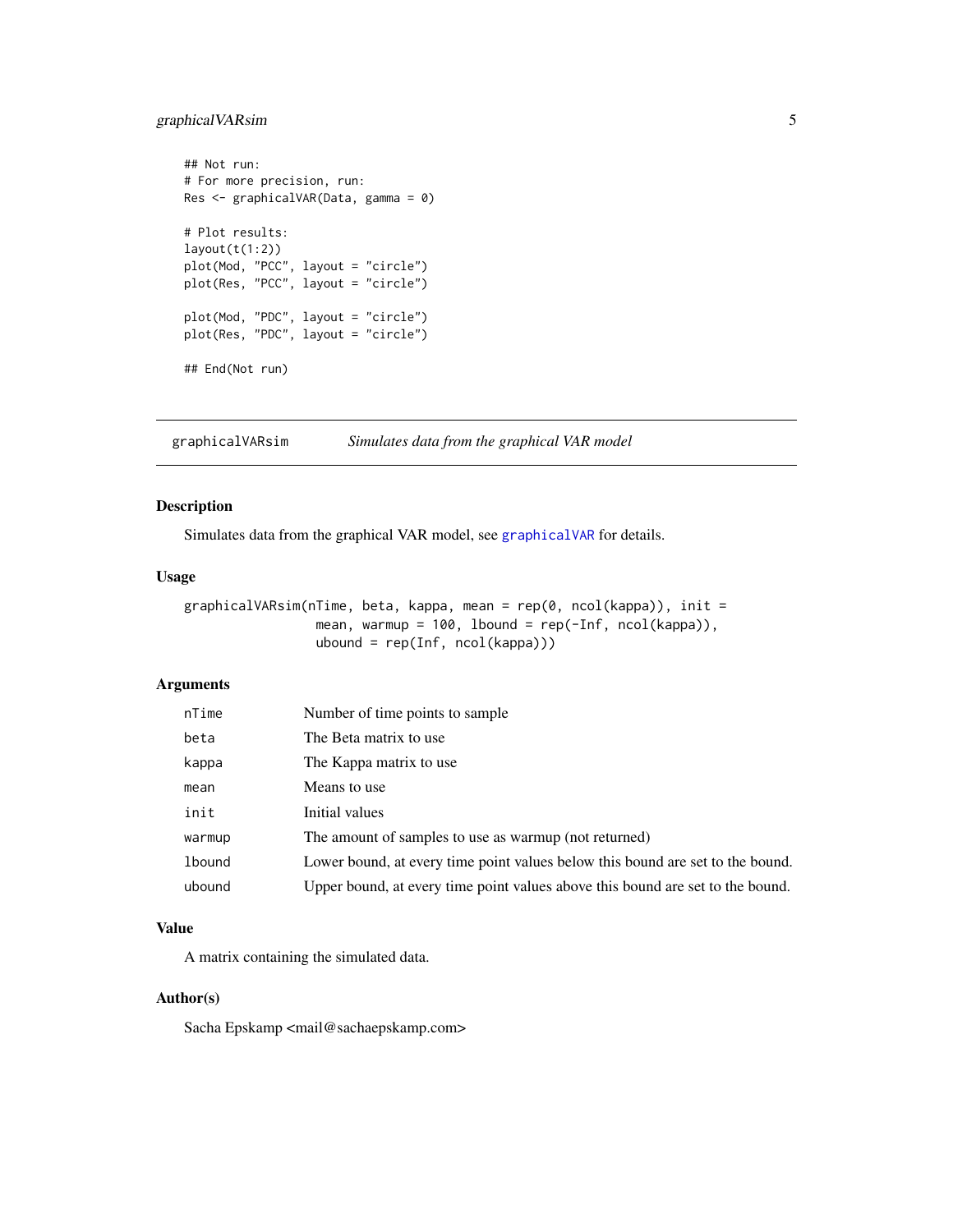#### Description

This function fits fixed effect temporal and contemporaneous networks over multiple subjects and runs separate graphical VAR models per subject. The algorithm does: (1) pool all data, withinsubject center variables and run [graphicalVAR](#page-1-1) to obtain fixed effects, (2) run [EBICglasso](#page-0-0) on subject means to obtain a between-subjects network, (3) run [graphicalVAR](#page-1-1) on data of every subject to obtain individual networks. See arxiv.org/abs/1609.04156 for more details.

#### Usage

```
mlGraphicalVAR(data, vars, beepvar, dayvar, idvar, scale = TRUE,
              centerWithin = TRUE, gamma = 0.5, verbose = TRUE,
              subjectNetworks = TRUE, lambda_min_kappa_fixed = 0.001,
              lambda_min_beta_fixed = 0.001, lambda_min_kappa = 0.05,
              lambda_min_beta = lambda_min_kappa, lambda_min_glasso = 0.01,
              ...)
```
#### Arguments

| data                   | Data frame                                                                                                                                                                                                                                        |  |
|------------------------|---------------------------------------------------------------------------------------------------------------------------------------------------------------------------------------------------------------------------------------------------|--|
| vars                   | Vectors of variables to include in the analysis                                                                                                                                                                                                   |  |
| beepvar                | String indicating assessment beep per day (if missing, is added). Adding this<br>argument will cause non-consecutive beeps to be treated as missing!                                                                                              |  |
| dayvar                 | String indicating assessment day. Adding this argument makes sure that the first<br>measurement of a day is not regressed on the last measurement of the previous<br>day. IMPORTANT: only add this if the data has multiple observations per day. |  |
| idvar                  | String indicating the subject ID                                                                                                                                                                                                                  |  |
| scale                  | Logical, should variables be standardized before estimation?                                                                                                                                                                                      |  |
| centerWithin           | Logical, should subject data be within-person centered before estimating fixed<br>effects?                                                                                                                                                        |  |
| gamma                  | EBIC tuning parameter.                                                                                                                                                                                                                            |  |
| verbose                | Logical indicating if console messages and the progress bar should be shown.                                                                                                                                                                      |  |
| subjectNetworks        |                                                                                                                                                                                                                                                   |  |
|                        | TRUE to estimate all subject numbers, or a vector with IDs of which subject<br>numbers should be estimated.                                                                                                                                       |  |
| lambda_min_kappa_fixed |                                                                                                                                                                                                                                                   |  |
|                        | Multiplier of maximal tuning parameter                                                                                                                                                                                                            |  |
| lambda_min_beta_fixed  |                                                                                                                                                                                                                                                   |  |
|                        | Multiplier of maximal tuning parameter                                                                                                                                                                                                            |  |
| lambda_min_kappa       |                                                                                                                                                                                                                                                   |  |
|                        | Multiplier of maximal tuning parameter                                                                                                                                                                                                            |  |
|                        |                                                                                                                                                                                                                                                   |  |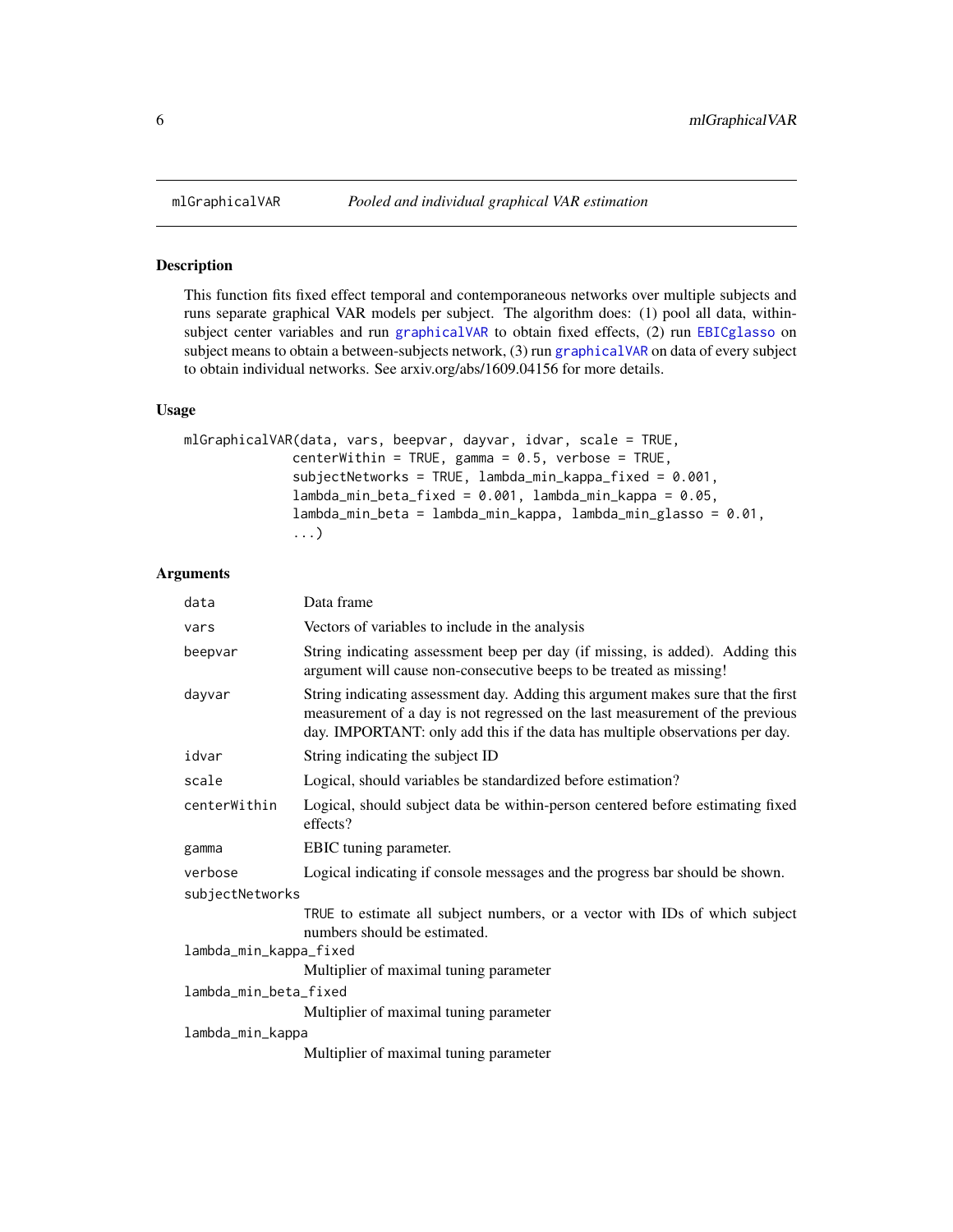#### <span id="page-6-0"></span>mlGraphicalVAR 7

| lambda_min_beta   |                                        |
|-------------------|----------------------------------------|
|                   | Multiplier of maximal tuning parameter |
| lambda_min_glasso |                                        |
|                   | Multiplier of maximal tuning parameter |
|                   | Arguments sent to graphicalVAR         |

#### Value

A "mlGraphicalVAR" object with the following elements:

| fixedPCC      | Estimated fixed effects (partial contemporaneous correlations) of contempora-<br>neous effects |
|---------------|------------------------------------------------------------------------------------------------|
| fixedPDC      | Estimated fixed effects (partial directed correlations) of temporal effects                    |
| fixedResults  | Full object of pooled data estimation (fixed effects)                                          |
| betweenNet    | Estimated between-subjects network (partial correlations)                                      |
| ids           | Vector of subject IDs                                                                          |
| subjectPCC    | List of estimated individual contemporaneous networks                                          |
| subjectPDC    | List of estimated individual directed networks                                                 |
| subjecResults | List of full results of individual estimations                                                 |

#### Author(s)

Sacha Epskamp <mail@sachaepskamp.com>

#### References

Epskamp, S., Waldorp, L. J., M\~ottus, R., & Borsboom, D. Discovering Psychological Dynamics: The Gaussian Graphical Model in Cross-sectional and Time-series Data.

#### See Also

#### [graphicalVAR](#page-1-1)

#### Examples

```
## Not run:
# Simulate data:
Sim \le simMLgvar(nTime = 50, nPerson = 20, nVar = 3)
# Estimate model:
Res <- mlGraphicalVAR(Sim$data, vars = Sim$vars, idvar = Sim$idvar)
layout(t(1:2))library("qgraph")
# Temporal fixed effects
qgraph(Res$fixedPDC, title = "Estimated fixed PDC", layout = "circle")
qgraph(Sim$fixedPDC, title = "Simulated fixed PDC", layout = "circle")
```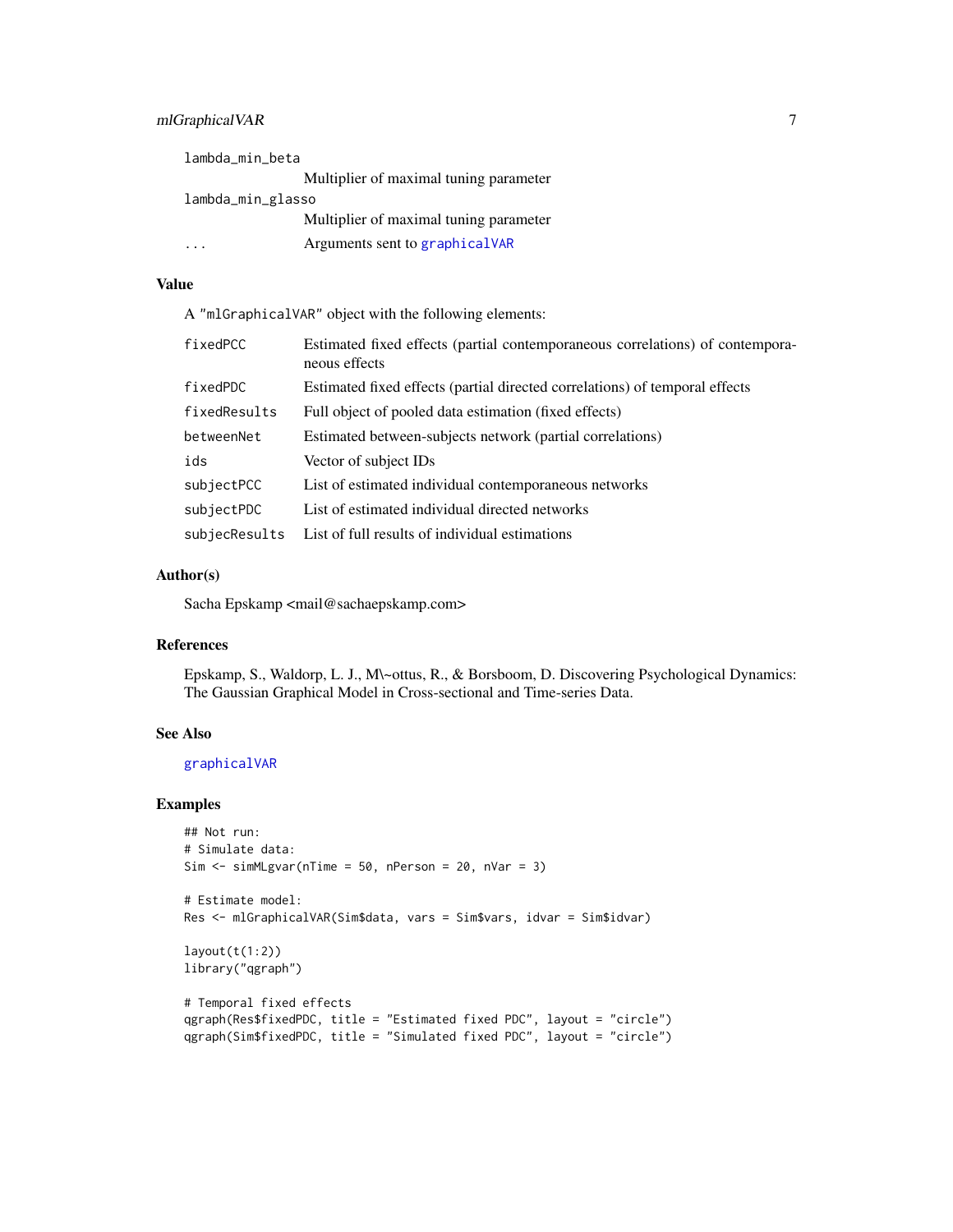```
# Contemporaneous fixed effects
qgraph(Res$fixedPCC, title = "Estimated fixed PCC", layout = "circle")
qgraph(Sim$fixedPCC, title = "Simulated fixed PCC", layout = "circle")
## End(Not run)
```
plot.graphicalVAR *Plot method for graphicalVAR objects*

#### Description

Sends the estimated PCC and PDC networks to [qgraph](#page-0-0).

#### Usage

## S3 method for class 'graphicalVAR'  $plot(x, include = c("PCC", "PDC"), repulsion = 1,$ horizontal = TRUE, titles = TRUE, sameLayout = TRUE, unweightedLayout = FALSE, ...)

#### Arguments

| $\times$         | A graphicalVAR object                                                                                                |  |
|------------------|----------------------------------------------------------------------------------------------------------------------|--|
| include          | A vector of at most two containing "PCC" and "PDC" indicating which networks<br>should be plotted and in what order. |  |
| repulsion        | The repulsion argument used in garaph                                                                                |  |
| horizontal       | Logical, should the networks be plotted horizontal or vertical?                                                      |  |
| titles           | Logical, should titles be added to the plots?                                                                        |  |
| sameLayout       | Logical, should both networks be plotted in the same layout?                                                         |  |
| unweightedLayout |                                                                                                                      |  |
|                  | Logical, should the layout be based on the unweighted network instead of the<br>weighted network?                    |  |
| .                | Arguments sent to ggraph                                                                                             |  |

#### Author(s)

Sacha Epskamp <mail@sachaepskamp.com>

<span id="page-7-0"></span>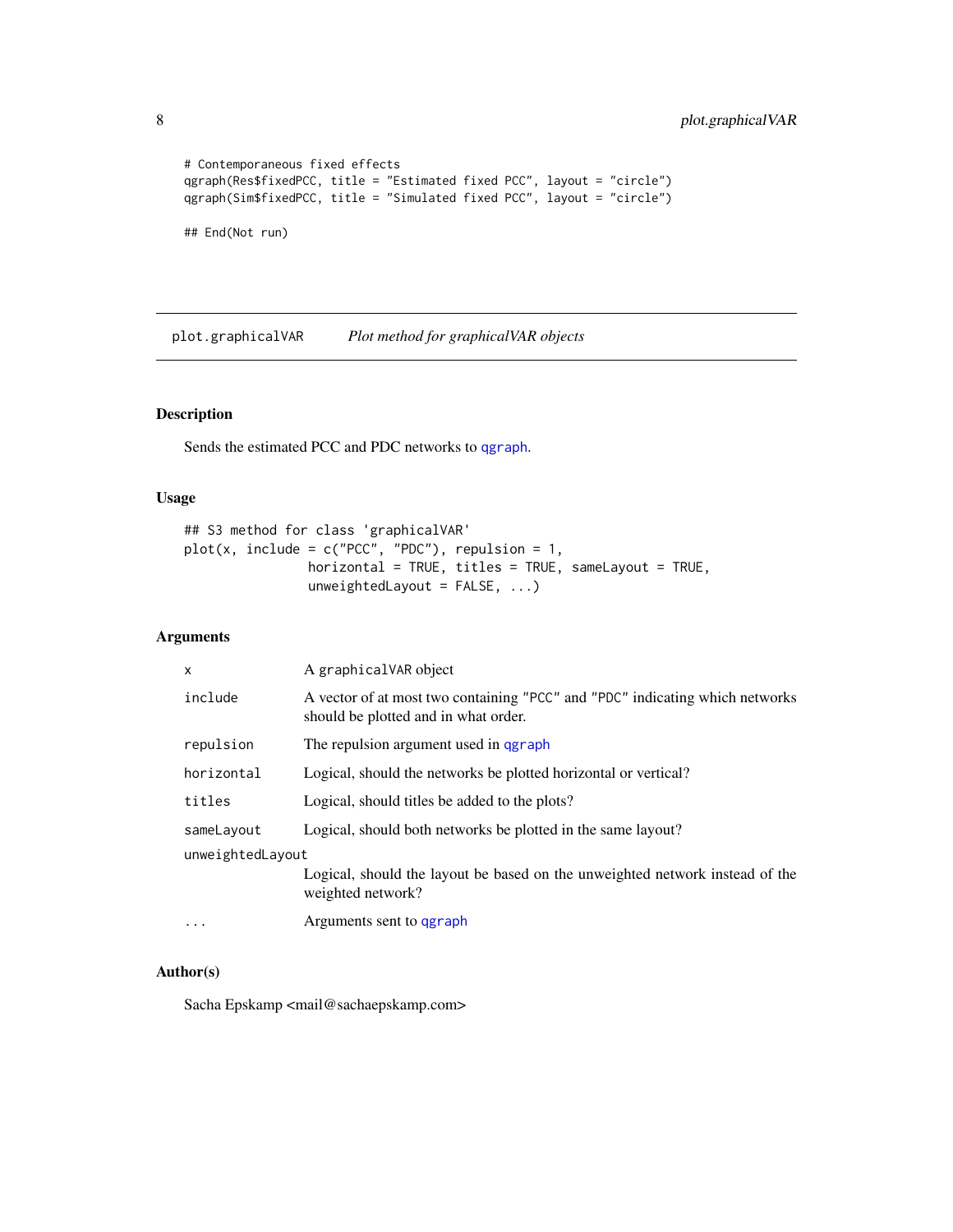<span id="page-8-0"></span>print.graphicalVAR *S3 methods for graphicalVAR objects.*

#### Description

Prints a short overview of the results of [graphicalVAR](#page-1-1)

#### Usage

```
## S3 method for class 'graphicalVAR'
print(x, \ldots)## S3 method for class 'graphicalVAR'
summary(object, ...)
```
#### Arguments

| X      | A graphicalVAR object |
|--------|-----------------------|
| object | A graphicalVAR object |
| .      | Not used.             |

#### Author(s)

Sacha Epskamp <mail@sachaepskamp.com>

randomGVARmodel *Simulate a graphical VAR model*

#### Description

Simulates an contemporaneous and temporal network using the method described by Yin and Li (2001)

#### Usage

randomGVARmodel(Nvar, probKappaEdge = 0.1, probKappaPositive = 0.5, probBetaEdge = 0.1, probBetaPositive =  $0.5$ , maxtry = 10, kappaConstant = 1.1)

#### Arguments

| Nvar              | Number of variables                                     |
|-------------------|---------------------------------------------------------|
| probKappaEdge     | Probability of an edge in contemporaneous network       |
| probKappaPositive |                                                         |
|                   | Proportion of positive edges in contemporaneous network |
| probBetaEdge      | Probability of an edge in temporal network              |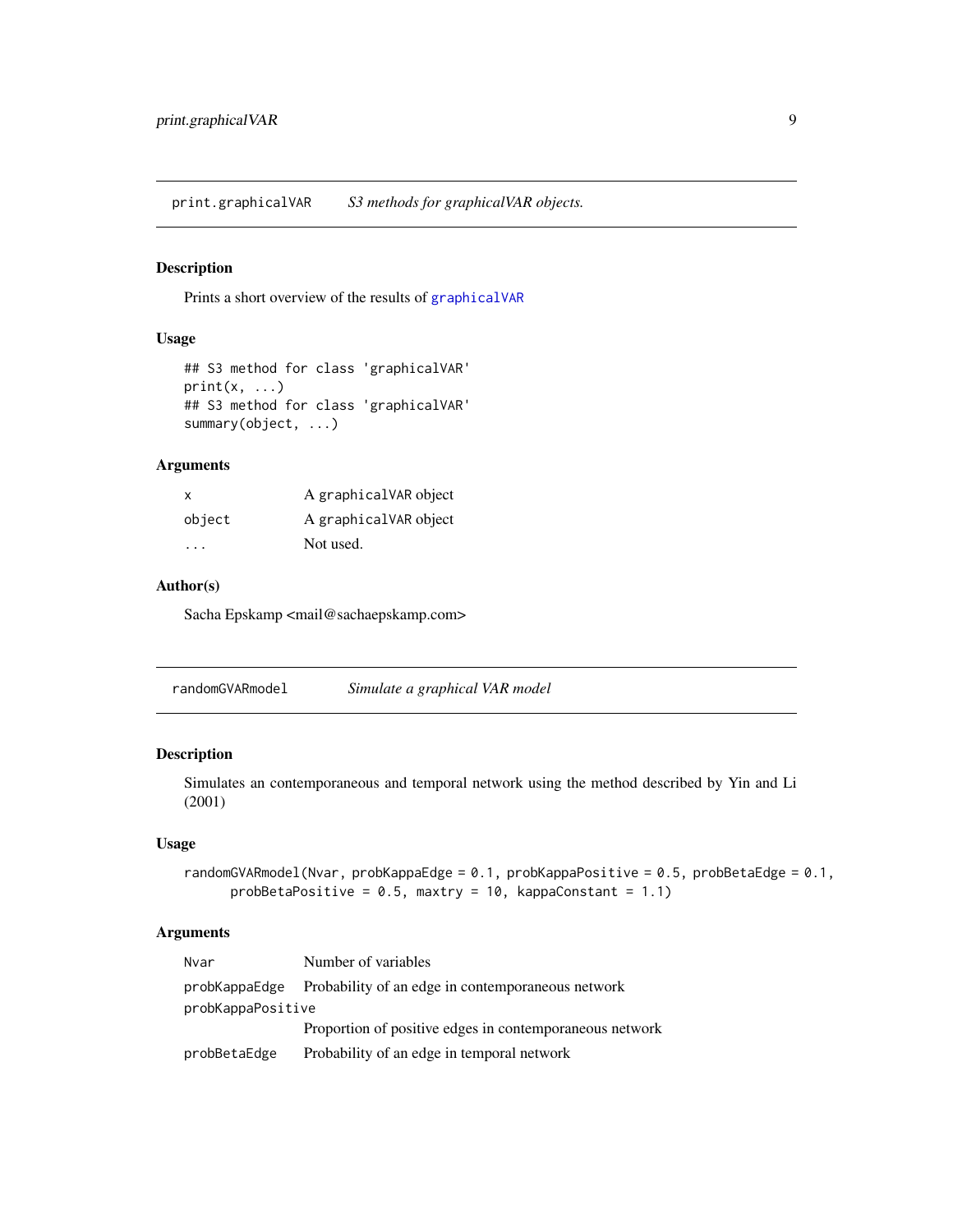<span id="page-9-0"></span>

| probBetaPositive |                                                                                          |
|------------------|------------------------------------------------------------------------------------------|
|                  | Propotion of positive edges in temporal network                                          |
| maxtry           | Maximum number of attempts to create a stationairy VAR model                             |
|                  | kappaConstant The constant used in making kappa positive definite. See Yin and Li (2001) |

#### Details

The resulting simulated networks can be plotted using the plot method.

#### Value

A list containing:

| kappa | True kappa structure (residual inverse variance-covariance matrix) |
|-------|--------------------------------------------------------------------|
| beta  | True beta structure                                                |
| PCC.  | True partial contemporaneous correlations                          |
| PDC.  | True partial temporal correlations                                 |

#### Author(s)

Sacha Epskamp

#### References

Yin, J., & Li, H. (2011). A sparse conditional gaussian graphical model for analysis of genetical genomics data. The annals of applied statistics, 5(4), 2630-2650.

simMLgvar *Generate graphical VAR data of multiple subjects*

#### Description

See arxiv.org/abs/1609.04156 for details.

#### Usage

```
simMLgvar(nTime, nVar, nPerson, propPositive = 0.5, kappaRange = c(0.25, 0.5),
         betaRange = c(0.25, 0.5), betweenRange = c(0.25, 0.5),
          rewireWithin = 0, betweenVar = 1, withinVar = 0.25,
          temporalOffset = 2)
```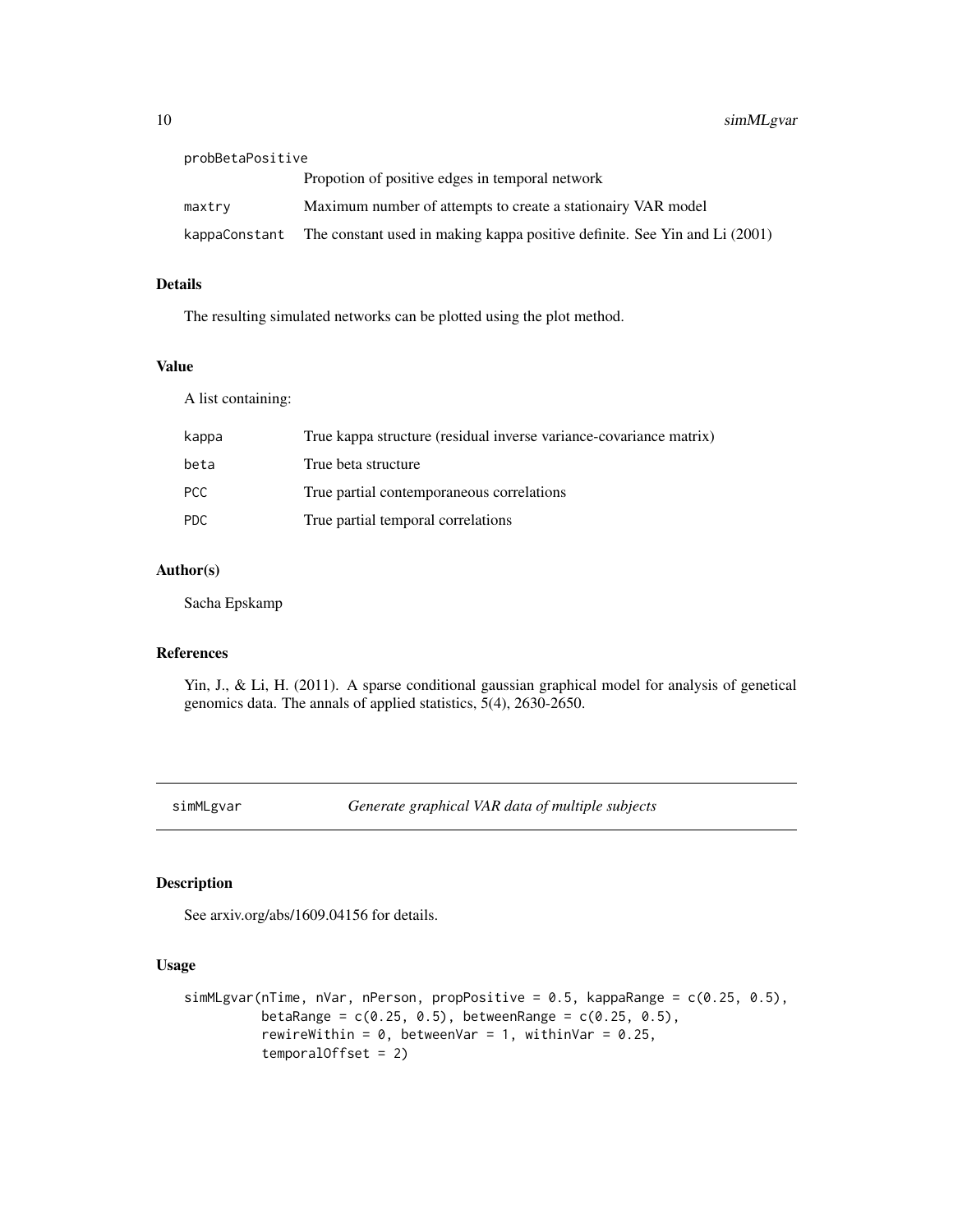#### simMLgvar 11

#### Arguments

| nTime          | Number of time points per subject                                              |
|----------------|--------------------------------------------------------------------------------|
| nVar           | Number of variables                                                            |
| nPerson        | Number of subjects                                                             |
| propPositive   | Proportion of positive edges                                                   |
| kappaRange     | Range of partial contemporaneous correlation coefficients                      |
| betaRange      | Range of temporal coefficients                                                 |
| betweenRange   | Range of partial between-subjects coefficients                                 |
| rewireWithin   | Rewiring probability of contemporaneous networks                               |
| betweenVar     | Between-subjects variabce                                                      |
| withinVar      | Contemporaneous variance                                                       |
| temporalOffset | Specifies the temporal network. Setting this to 2 connects $X_i$ to $X_i(i+2)$ |

#### Value

A "simMLgvar" object with the following elements:

| data       | Generated dataset                                 |
|------------|---------------------------------------------------|
| fixedKappa | Fixed inverse contemporaneous covariance matrix   |
| fixedPCC   | Fixed contemporaneous partial correlation network |
| fixedBeta  | Fixed temporal network                            |
| fixedPDC   | Fixed standardized temporal network               |
| between    | Fixed between-subjects network                    |
| means      | True means                                        |
| personData | Dataset split per person                          |
| idvar      | String indicating the id variable                 |
| vars       | Vector of strings indicating the variables        |

#### Author(s)

Sacha Epskamp <mail@sachaepskamp.com>